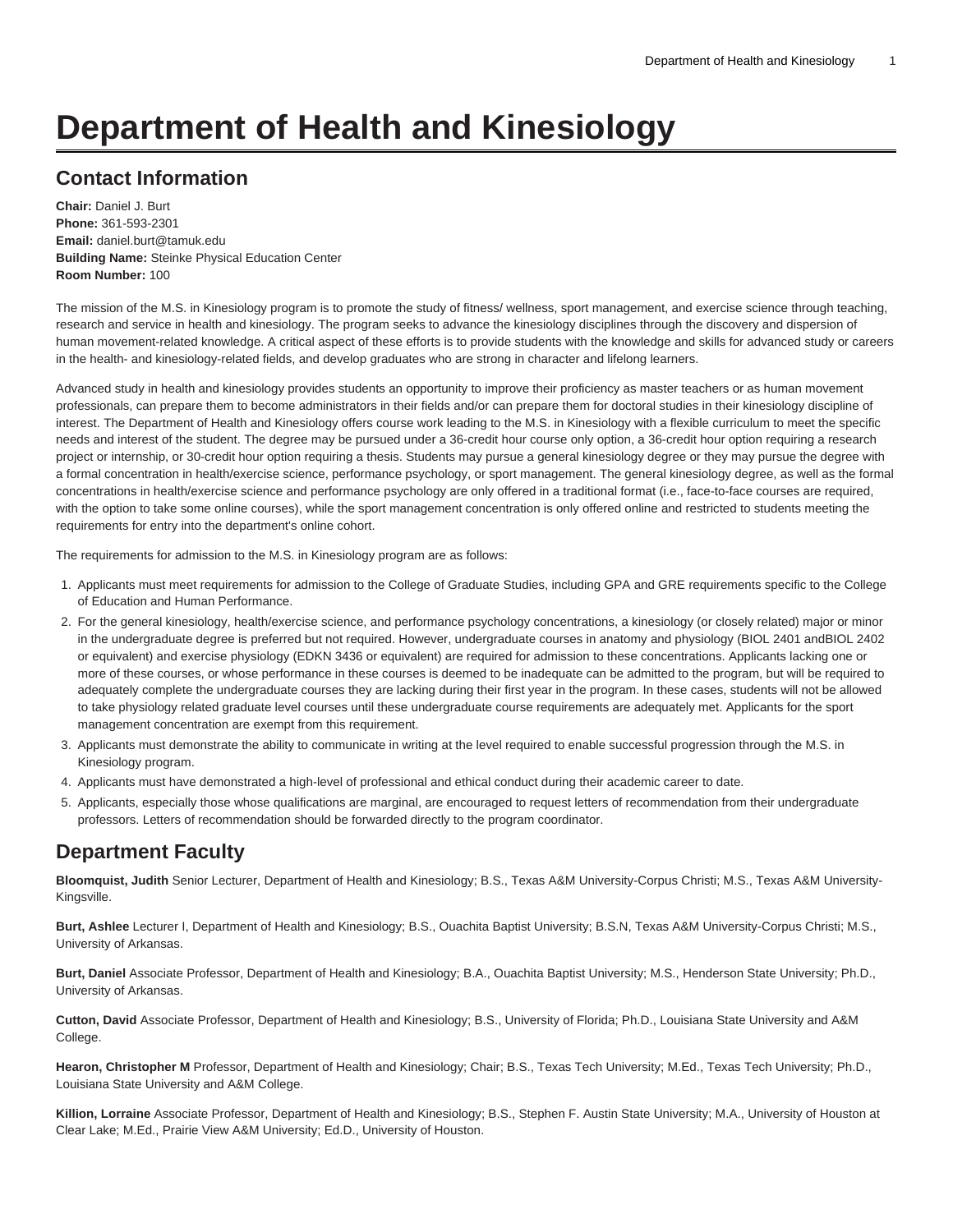**Knight, Melody** Professor, Department of Health and Kinesiology; B.S., Southwest Baptist College; M.Ed., Texas Tech University; Ph.D., Texas A&M University.

**Kowalsky, Robert** Assistant Professor, Department of Health and Kinesiology; B.S., Slippery Rock University; M.S., University of Pittsburgh; Ph.D., University of Pittsburgh.

**Menaker, Brian** Associate Professor, Department of Health and Kinesiology; B.A., Grinnell College; M.A., University of Iowa; Ph.D., University of Florida.

**Sherman, Nestor W** Professor, Department of Health and Kinesiology; Regents Professor; Associate Dean, College of Education and Human Performance; B.S.E., State University of New York at Cortland; M.Ed., University of Houston; Ed.D., University of Houston.

**Shipherd, Amber** Associate Professor, Department of Health and Kinesiology; B.S., University of California, Davis; M.S., Florida State University; Ph.D., Texas Tech University.

# **Emeritus**

**Daniel, Michael** Professor, Department of Health and Kinesiology; B.S.E., Southern State College; M.A., University of Missouri-Columbia; Ed.D., University of Arkansas.

# **Health (EDHL)**

## **EDHL 5318** Cardiovascular Health **3 SCH (3-0)**

Examines the physiology of the cardiovascular system and cardiovascular disease, including prevention, medication, and rehabilitation.

### **EDHL 5319** Drug Education **3 SCH (3-0)**

Prescription and non-prescription drugs, their action in the body, their benefits and abuse potential.

### **EDHL 5320** Curr Issues in Global Health **3 SCH (3-0)**

Viruses, antibiotic resistant bacterial diseases, environmental health issues, genetically modified foods, social health issues, and other current global health concerns.

### **EDHL 5322** Seminar in Selected Topics **3 SCH (0-3)**

Contemporary issues are identified and analyzed through intensive investigation. Examples of topics include human sexuality, drug education, family abuse and AIDS. May be repeated for credit as topics change.

# **Kinesiology (EDKN)**

#### **EDKN 5100** Kinesiology Comprehensive Exam **1 SCH (1-0)**

Culminating demonstration of Master's level proficiency in kinesiology. Prerequisite: departmental approval. May be repeated once for credit. Credit/no credit course.

#### **EDKN 5303** Teach College Phys Educ **3 SCH (3-0)**

The basic instructional and co-curricular program of physical education for colleges and universities.

## **EDKN 5305** Graduate Research Project **3 SCH (3)**

Designed for project option students and requires completion of research project. Prerequisite: departmental approval. May be repeated for a maximum of 6 semester hours.

#### **EDKN 5306** Thesis **3 SCH (3)**

Designed for thesis option students. The course requires completion of thesis research. Prerequisite: departmental approval. May be repeated for maximum of 6 semester hours.

### **EDKN 5308** Administration of Athletics **3 SCH (3-0)**

The problems, basic procedures and current practices involved in the administration of interscholastic, intercollegiate and professional athletics.

#### **EDKN 5312** Physiology of Exercise **3 SCH (3-0)**

Investigates the effects of physical exercise on the function of the human body and physiological responses to exercise that are dependent on its intensity, duration and frequency and the physiological status of the individual and environmental circumstances.

#### **EDKN 5316** Hist and Philos of Sport Perfm **3 SCH (3-0)**

Examines the historical and philosophical perspectives of kinesiology. Prerequisite: program majors must have 12 advanced hours of kinesiology.

# **EDKN 5317** Research in Kinesiology **3 SCH (3-0)**

Introduction to research in kinesiology.

#### **EDKN 5319** Psychological Aspects of KN **3 SCH (3-0)**

Sport and psychological factors related to sport and exercise participation, active living, and injury rehabilitation. Topic include socialization into and through sport and exercise; feedback, reinforcement, and expectation effects; moral development; competition and competitive stress; self-perceptions; motivation; and mental skills training.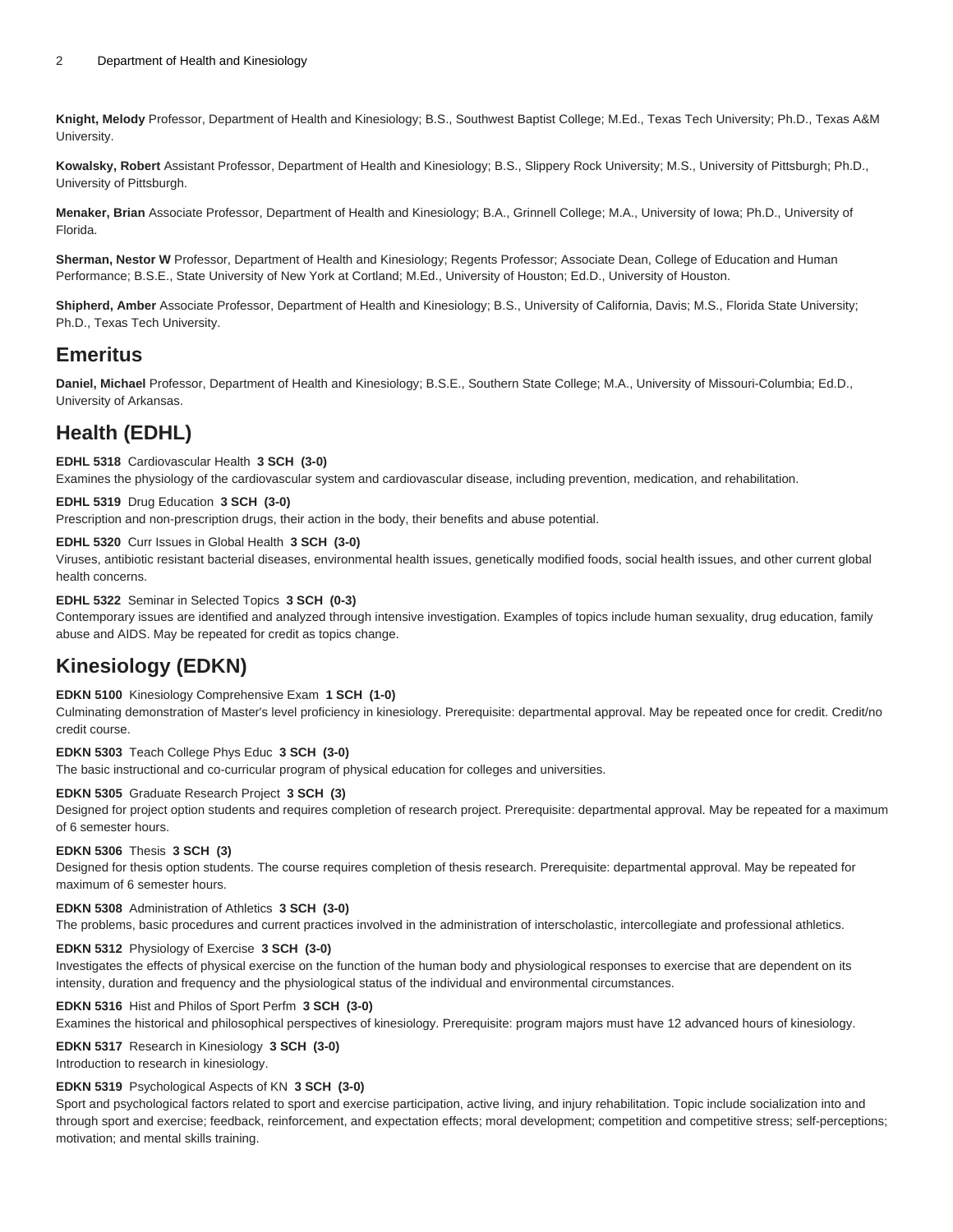#### **EDKN 5320** Motor Learning/Motor Control **3 SCH (3-0)**

The course provides instruction in how humans control locomotion and how they learn/re-learn motor skills. Specifically, the course emphasizes the observable behavioral aspects of motor control/learning while detailing the neurophysiological and biomechanical processes that result in the aforementionel motor behaviors.

#### **EDKN 5321** Sport and Athletic Law **3 SCH (3-0)**

An examination of a variety of cases that have had a substantial impact on the legal environment of sport. As such this course takes a case study approach in addressing such topics as antitrust law, constitutional law, contract law, employment law, intellectual property law, products liability, statutory law, Title IX, and tort law.

#### **EDKN 5322** Fitness/Nutrition/Weight Ctrl **3 SCH (3-0)**

The course provides instruction in macronutrient requirements at rest and during exercise, energy balance for body composition alteration or maintenance (i.e. obesity prevention), fluid and electrolyte balance during exercise, and the vitamin/mineral concerns associated with exercise and performance. Additionally, the course will consider the preventative role of nutrition in various disease states including cardiovascular disease, degenerative bone disease, and diabetes.

#### **EDKN 5323** Perf in Environmental Extremes **3 SCH (3-0)**

The effect of heat/humidity, cold/windchill, depth, altitude, microgravity, hypergracity, and air quality on the physiology of the resting and exercising human body.

#### **EDKN 5324** Youth Fitness and Performance **3 SCH (3-0)**

Provides instruction in the history, assessment methods, trends, and current issues related to youth fitness and performance facing practitioners in health and kinesiology.

#### **EDKN 5325** Aging and Physical Activity **3 SCH (3-0)**

An examination of the physical dimensions of aging, with specific emphasis on the effects of physical activity on the process.

#### **EDKN 5326** Sport Marketing & Technology **3 SCH (3-0)**

An examination of the intersection of marketing and technology in sport business management. In addition to defining the elements of marketing, the course examines the impact of technology on the marketing of sport and the reciprocal influence of marketing upon technology.

#### **EDKN 5327** Sport in the Modern World **3 SCH (3-0)**

The impact of kinesiology and sport on society and its institutions. The course focuses on sport, physical activity, and play as social and cultural phenomenon in modern societies. Social theory will be utilized to uncover how sport as a social institution interacts with other institutions in world societies.

#### **EDKN 5328** Sport Finance **3 SCH (3-0)**

Examines the financial and regulatory issues confronting sport managers though the analysis of the relationship between finance and the sport industry. The roles of budgeting, funding, financial systems, use of bonds, and other financial concepts in sport organizations are presented.

#### **EDKN 5329** Applied Sprt, Ex, & Perf Psych **3 SCH (3-0)**

The application of psychosocial factors related to sport and exercise participation, and performance enhancement. Topics include: goal-setting, imagery, self-talk, arousal regulation, confidence, injury, motivation, leadership, group development, and cohesion. Prerequisite: EDKN 5319.

#### **EDKN 5330** Managing Athletic Fac & Events **3 SCH (3-0)**

Overview of designs for sport of physical activity facilities for use by multiple stakeholders, principles of event management, and processes involved in even planning.

#### **EDKN 5331** Public Relations in Sport **3 SCH (3-0)**

Crisis management, stakeholder communications, strategic communication, social media, organizational media, and other public relations tactics are applied to sport organizations and the sport industry setting.

#### **EDKN 5332** Legis, Gov, & Comp in Col Athl **3 SCH (3-0)**

Overview of the different governance structures involved in intercollegiate athletics, including organizational bylaws and administrative procedures implemented by the various governing bodies involved in collegiate sport.

#### **EDKN 5333** Seminar in Selected Topics **3 SCH (0-3)**

Special problems in kinesiology, recreation or athletics are identified and researched. May be repeated for credit as topics change. Prerequisite: program majors must have 12 advanced hours in the field.

#### **EDKN 5334** International Sport Governance **3 SCH (3-0)**

Explores the role of the IOC, international federations, national governing bodies, and national sport federations, including the discussion and comparisons of the elite sport development structures in multiple countries.

#### **EDKN 5338** Statistical Analy of Res Data **3 SCH (3-0)**

The statistical analysis and interpretation of research data in health, kinesiology and recreation. Concentration is on the concepts underlying the various statistical tests.

- [Kinesiology Health/Exercise Science Concentration, M.S.](https://catalog.tamuk.edu/graduate/graduate-studies/masters-education-human-performance/health-kinesiology/kinesiology-health-exercise-science-ms/)
- [Kinesiology Performance Psychology Concentration, M.S.](https://catalog.tamuk.edu/graduate/graduate-studies/masters-education-human-performance/health-kinesiology/kinesiology-performance-psychology-ms/)